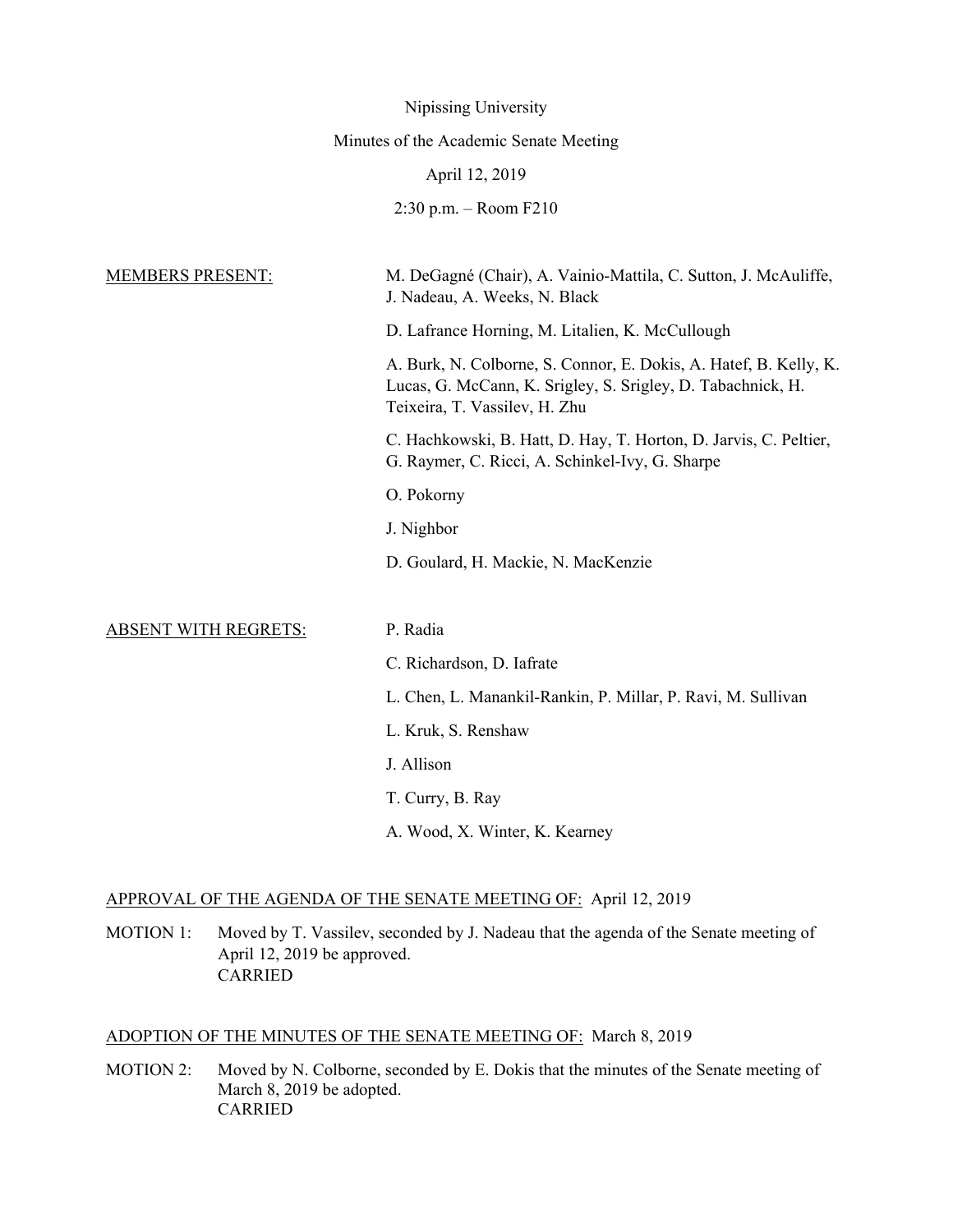The Speaker opened the meeting with a welcome to the traditional territory:

As we begin this Nipissing University Senate meeting, I would like to acknowledge that we are in the territory of the Robinson-Huron Treaty of 1850 and that the land on which we gather is the Nipissing First Nation Traditional Territory and the traditional territory of the Anishnabek. We respect and are grateful to hold this event on these lands with all our relatives.

### REPORTS FROM OTHER BODIES

The President began his report by providing highlights from the recently announced Provincial Budget. He advised of the 10% roll back of tuition rates for students at all publicly funded colleges and universities starting in the 2019–20 school year, and the freezing of tuition fees for the 2020–21 school year. Further details on possible available funding will be provided in September, but we will be well into the next fiscal year before the impact is known. The government's vision of post-secondary education will be focused on accountability and outcomes and performance linked funding. In response to a question, the President advised that a "northern relief fund" is a one-time grant that each of the five northern institutions can apply for. We will continue to press forward for advocacy, but further information is not expected until September. The President was pleased to advise of the great success of Research Month, March Open House, the BFA Graduate Exhibition and the FIRST Robotics Competition. Congratulations were extended to the recipients of the Dave Marshall Leadership Awards. He also advised of recent meetings and events attended including the National Building Reconciliation Planning Committee, the Canada-Mexico Roundtable, and the Ringette Opening Ceremony. The President thanked outgoing NUSU President, Dan Goulard, for his commitment, service and community involvement. A full update of the activities and events recently attended by the President is attached to the Minutes.

The Provost provided a presentation on the Academic Plan 2019-2022. A copy of the presentation is attached to the Minutes. The Provost also provided a Quality Assurance update. QA has advised that the new IQAP protocol can now be used. The old version is on the NU website until the new version is ratified. Once it is ratified, preparation of the SMA III will begin.

The NUSU President provided a report. The report is attached to the Minutes. On behalf of the NUSU 2018-19 Executive team, Senator Goulard thanked the administration, faculty and staff for the all of the mentorship, guidance and inspiration received. He congratulated Hannah Mackie, NUSU President 2019- 20, and offered his best wishes for the upcoming year.

The President of the Alumni Advisory Board was pleased to welcome Manager, Erika Lougheed, to the Advancement team. She advised that the Board has been busy working on the final tasks outlined in the Strategic Plan, evaluating systems and revising Board documents. She reported of a Board vacancy and advised that applications can be made through the online membership form. She requested that suggestions of potential Board recruits can be made on the website at: https://www.nipissingu.ca/alumni/advisoryboard/board-member-application

The Chair of the Indigenization Steering Committee provided a report from the April meeting. The report is attached to the Minutes.

### QUESTION PERIOD

In response to ongoing concerns expressed regarding the NU website, the Director of External Relations advised that the Marketing Department is working to solve the problems, and that a third party will be assisting.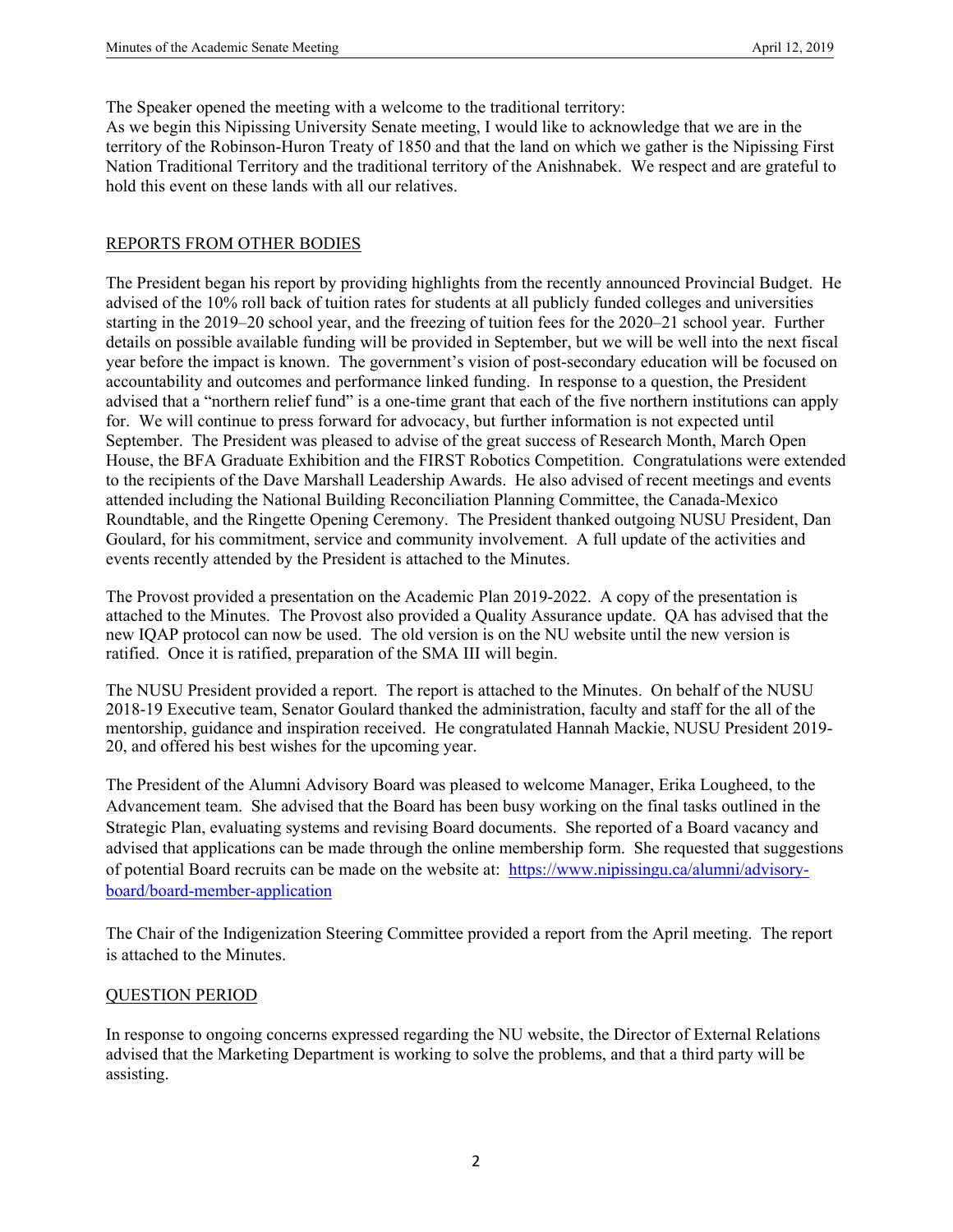In response to a request to provide an update on the hiring of the Dean of Arts & Science and the Dean of Teaching positions, the Provost advised that the recommendation of the hiring committee for the Dean of Arts & Science has been sent to the Board of Governors for approval and we are waiting to hear back from the Board. Applications for the Dean of Teaching position close today.

In response to a request as to how the new faculty structure will flow down and when information will be provided, the Provost advised that positions will not be added to the administrative structure and the number of Deans and Associate Deans will remain the same. Both faculties will have an Associate Dean. The interim APS Associate Dean position was for one year. Discussions will continue on the role of FASS in terms of secretarial support and faculty assistance.

In response to a question regarding the Director of the School of Nursing, the Provost advised that we currently have a Director of Nursing in place until June 30, 2019. There will not be an external posting for this position and we are currently considering how best to fill the position.

It was noted that rationales were not provided for Motions 2-4 in the Report of the Academic Quality Assurance and Planning Committee. Dr. O'Hagan advised that the rationales for Motions 2-4 will be provided to the Senate Secretary for inclusion in the Senate Minutes. In response to a question as to why the Motions came from the Academic Quality Assurance and Planning Committee and not the Undergraduate Studies Committee, the Provost advised that the Motions were presented to the AQAPC because the budget was involved. AQAPC will create a policy for such matters. In response to a statement that faculty were asked to cap lab hours as much as possible for the next academic year due to budget constraints, the Provost advised that faculty were asked to be conscious as to whether labs are appropriate and meet learning outcomes.

#### REPORTS OF STANDING COMMITTEES AND FACULTY OR UNIVERSITY COUNCILS

#### **SENATE EXECUTIVE COMMITTEE**

MOTION 3: Moved by M. DeGagné, seconded by H. Mackie that Senate receive the Report of the Senate Executive Committee dated April 4, 2019. CARRIED

#### **ACADEMIC QUALITY ASSURANCE AND PLANNING COMMITTEE**

MOTION 4: Moved by A. Vainio-Mattila, seconded by D. Goulard that the Report of the Academic Quality Assurance and Planning Committee dated March 22, 2019, be received. CARRIED

A request was made that a rationale be provided for the following Motions. Dr. O'Hagan provided a verbal response as well as a written response. The written response is attached to the Minutes.

- MOTION 5: Moved by A. Vainio-Mattila, seconded by K. Srigley that Senate grant approval that that the number of hours for GEOG 2106: Landscapes and Surface Processes be changed from "Three hours of lecture per week for one term<sup>3</sup> to "Three hours of lecture and one hour of laboratory work per week for one term". CARRIED
- MOTION 6: Moved by A. Vainio-Mattila, seconded by K. Srigley that Senate grant approval that the number of hours for GEOG 2107: Weather and Climate be changed from "Three hours of lecture per week for one term" to "Three hours of lecture and one hour of laboratory work per week for one term". **CARRIED**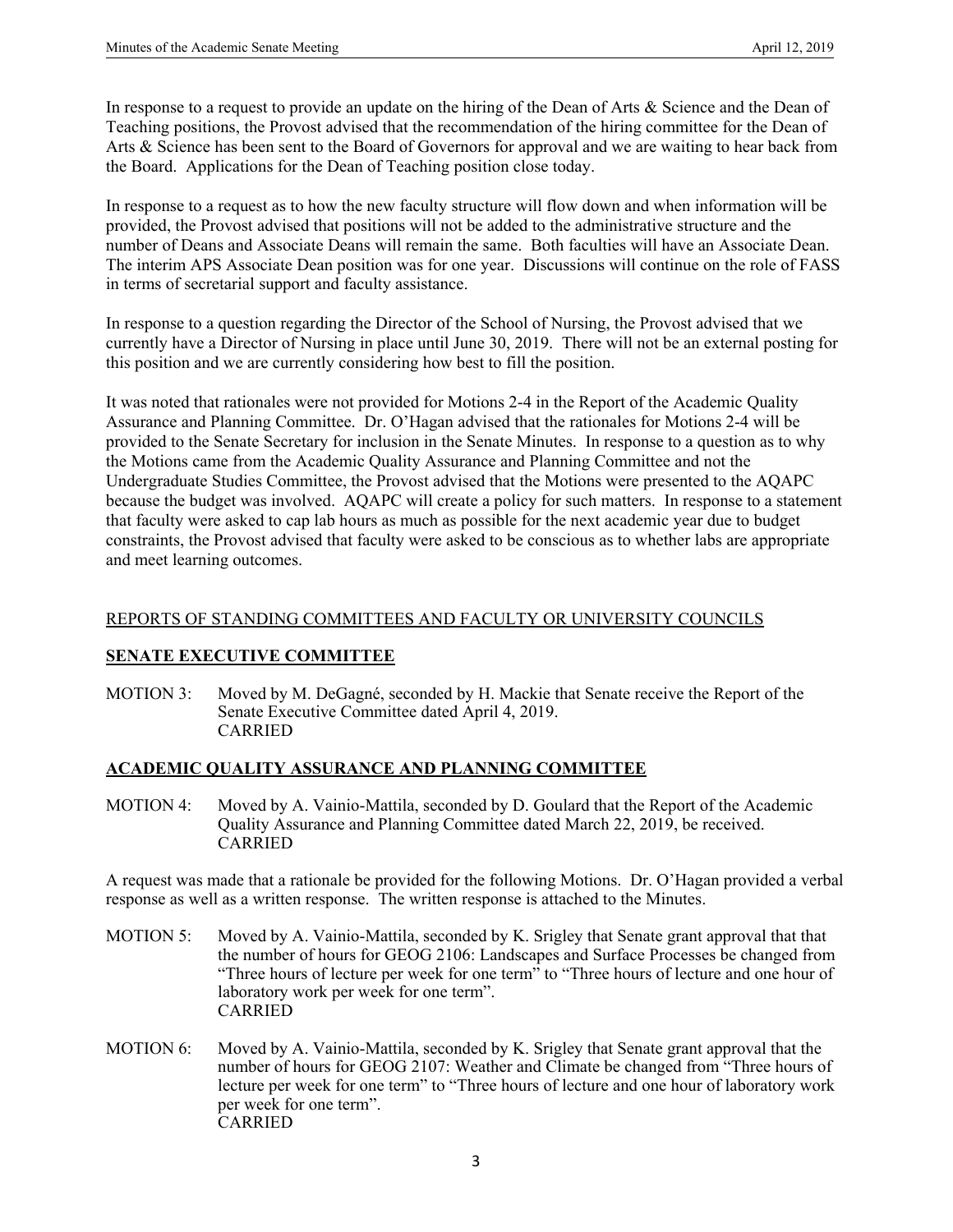MOTION 7: Moved by A. Vainio-Mattila, seconded by H. Mackie that Senate grant approval that the number of hours for GEOG 2126: Physical Hydrology be changed from "Three hours of lecture per week for one term" to "Three hours of lecture and one hour of laboratory work per week for one term". CARRIED

### **BY-LAWS AND ELECTIONS SUBCOMMITTEE**

MOTION 8: Moved by N. Colborne, seconded by C. Hachkowski that the Report of the By-Laws and Elections Subcommittee dated March 19, 2019 be received. CARRIED

### **UNDERGRADUATE STUDIES COMMITTEE**

- MOTION 9: Moved by A. Vainio-Mattila, seconded by T. Vassilev that the Report of the Undergraduate Studies Committee, dated April 4, 2019 be received. CARRIED
- MOTION 10: Moved by A. Vainio-Mattila, seconded by J. Nadeau that Senate approve that students must complete a minimum of 8 months in work placements to satisfy the iLEAD co-op option. CARRIED
- MOTION 11: Moved by A. Vainio-Mattila, seconded by T. Vassilev that Senate approve that the requirements for the Post-Baccalaureate Diploma in Accounting change to add ADMN 1607 Business Mathematics and remove ADMN 2306 Business Ethics. CARRIED
- MOTION 12: Moved by A. Vainio-Mattila, seconded by H. Mackie that Senate approve that the modified admission requirements for the Business post-baccalaureate diplomas be approved. CARRIED
- MOTION 13: Moved by A. Vainio-Mattila, seconded by D. Lafrance Horning that Senate approve that the modified Business degree college transfer pathways be approved. CARRIED
- MOTION 14: Moved by A. Vainio-Mattila, seconded by D. Goulard that the Report of the Undergraduate Services and Awards Subcommittee dated December 20, 2018 be received. CARRIED
- MOTION 15: Moved by A. Vainio-Mattila, seconded by C. Peltier that the Report of the Undergraduate Services and Awards Subcommittee dated February 8, 2019 be received. CARRIED

#### OTHER BUSINESS

A Motion was put forward requesting that the Board of Governors submit a report to Senate providing an update on the eight recommendations included in the Report of the Special Governance Commission by the last Senate meeting in May. The President suggested that the Board of Governors and Senate work together to provide the update. The Speaker requested that the Motion be reworded to include the Joint Committee of the Board and Senate on Governance.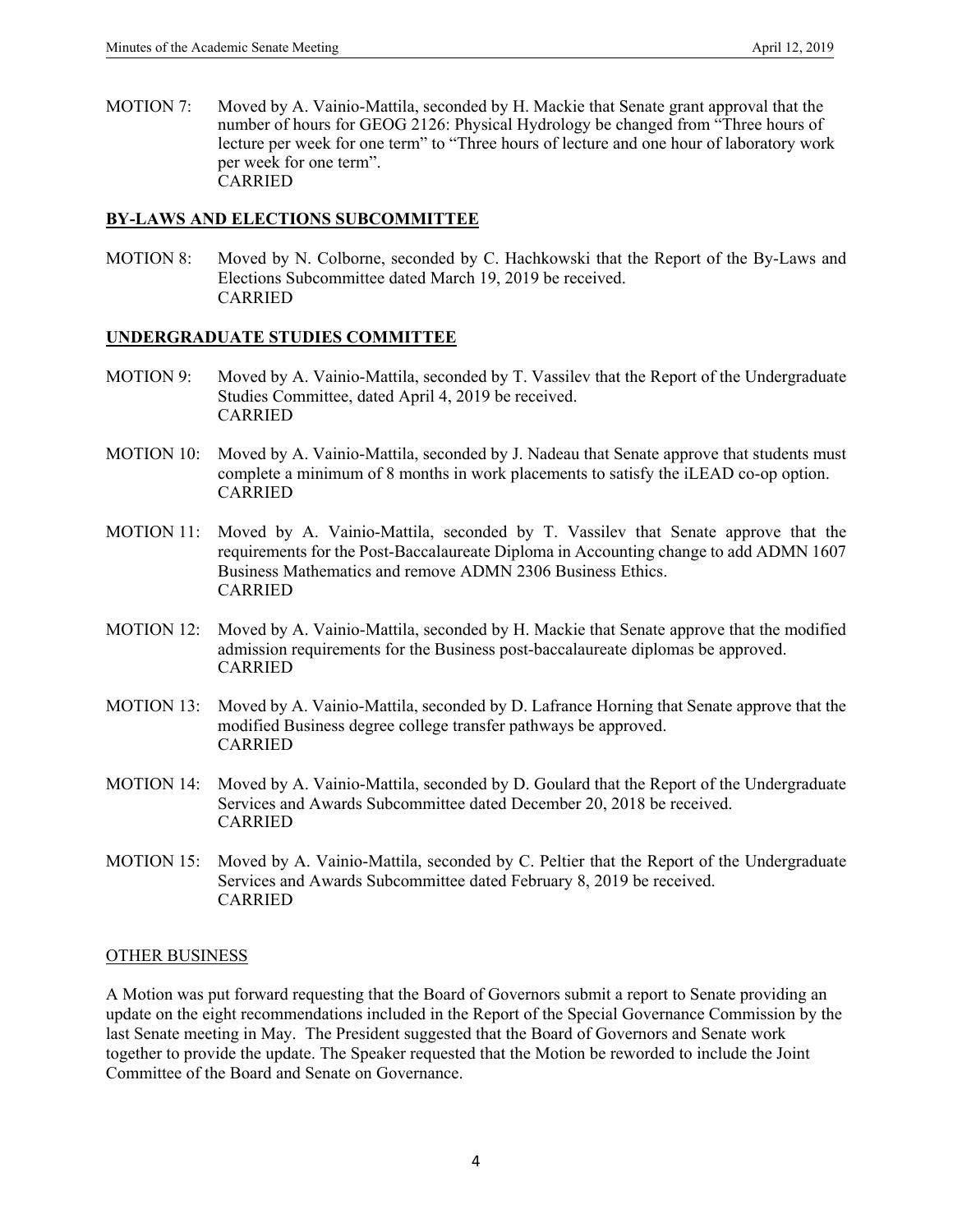MOTION 16: Moved by A. Burk, seconded by N. Colborne that the Joint Committee of the Board and Senate on Governance submit a report to Senate providing an update on the eight recommendations included in the Report of the Special Governance Commission by the last Senate meeting in May. CARRIED

### **ELECTIONS**

- Elect one (1) faculty Senate representative to serve on the Board of Governors for a threeyear term effective July 1, 2019 to June 30, 2022. **D. Lafrance Horning - ACCLAIMED**
- Elect one (1) faculty Senator, external to the School of Human and Social Development, to serve on the Review Committee of the Director of the School of Social Work. **A. Hatef - ACCLAIMED**

#### NEW BUSINESS

MOTION 17: Moved by T. Vassilev, seconded by K. Srigley that Senate move in camera to bring forward the name of one candidate for Professor Emerita status. CARRIED

### ADJOURNMENT

Senate was adjourned at 4:10 p.m.

……………………………………….. …………………………………………….

M. DeGagné (Chair) S. Landriault (Senate Secretary)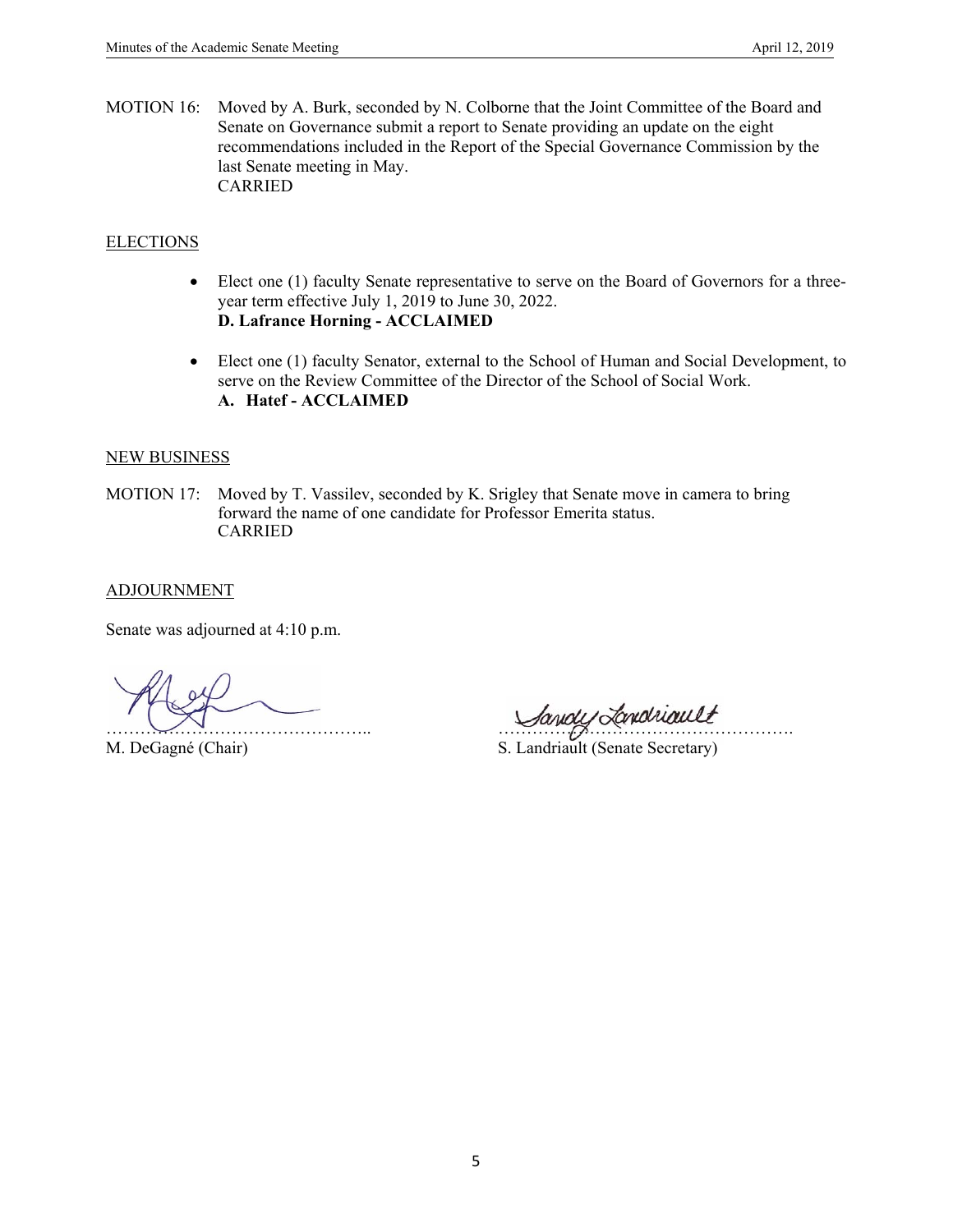### **President's Update**

### **Sampling of Activities and Events – March 9, 2019 – April 12, 2019**

### **Campus**

- NATI 3607 w. Dr. Jonathan Dewar
- Ignite #6 congratulatory lunch
- Execllence Breakfast
- March Open House
- World Social Work Day
- 3 Minute Thesis Competition
- Dave Marshall Awards
- BFA Graduate Exhibition
- Athletics Banquet
- Summer Indigenous Institute Symposium
- NU360 Research Event
- Public Presentations: Dean of Arts & Science

### **Meetings**

- Dr. Hatam Hosseini (Dean of Economics and Social Sciences) and Dr. Amir Erfani (Chair of Sociology and Anthropology) from Bu-Ali Sina University
- Board of Governors Meeting
- National Building Reconciliation Planning Committee Meeting
- Honorary Degree Sub-Committee
- Joint Committee of the Board and Senate on Governance
- Planning Meeting (Regional University President's Dialogue)
- Canada-Mexico Roundtable discussion
- Executive Committee meeting

### **Community**

- Breakfast with Mayor Al MacDonald
- Chamber of Commerce Board Meeting (hosted at Nipissing University)
- Ringette Opening Ceremonies
- FIRST Robotics Opening Ceremonies
- FIRST Robotics Competition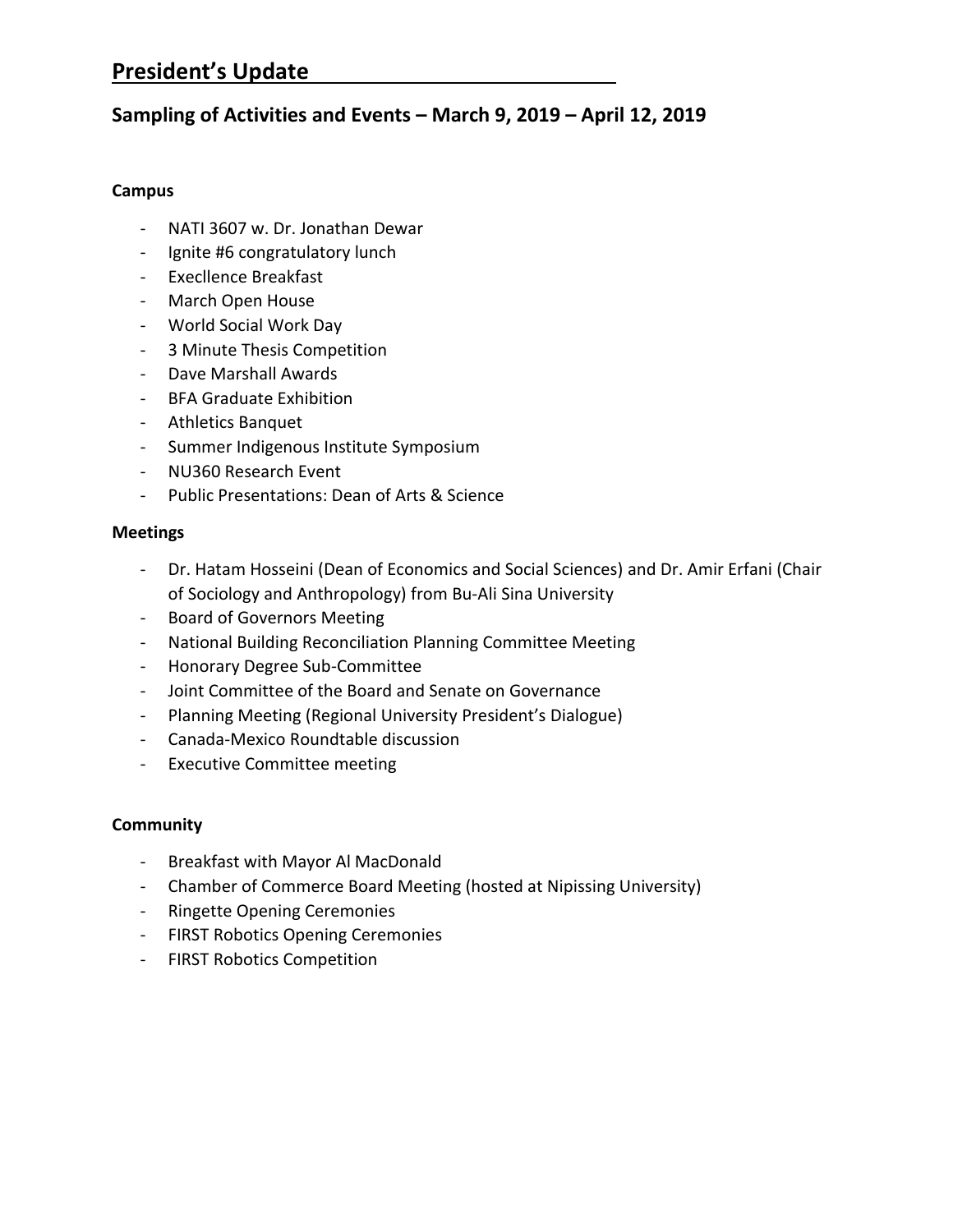### **Government**

- FRAYME Board meeting
- Access Open Minds National Indigenous Council Meeting
- Spoke at the Public Policy Forum
- Universities Canada: International Collaboration in a shifting geopolitical context
- Universities Canada Membership Meeting
- Post Budget Teleconference

### **Collaboration**

- Presentation: Scholar Practitioner Program
- Follow-up interview, McConnell Foundation
- Discussion around ACCESS OM & Nipissing University
- Video Conference w. OCADU
- Dinner with International President of FIRST Robotics & Volunteers
- Board Retreat: Emily Carr University

### **Research / Other**

- CPP Graduation
- Podcast Interview: Nipissing Lakers Podcast
- Policy School Phone call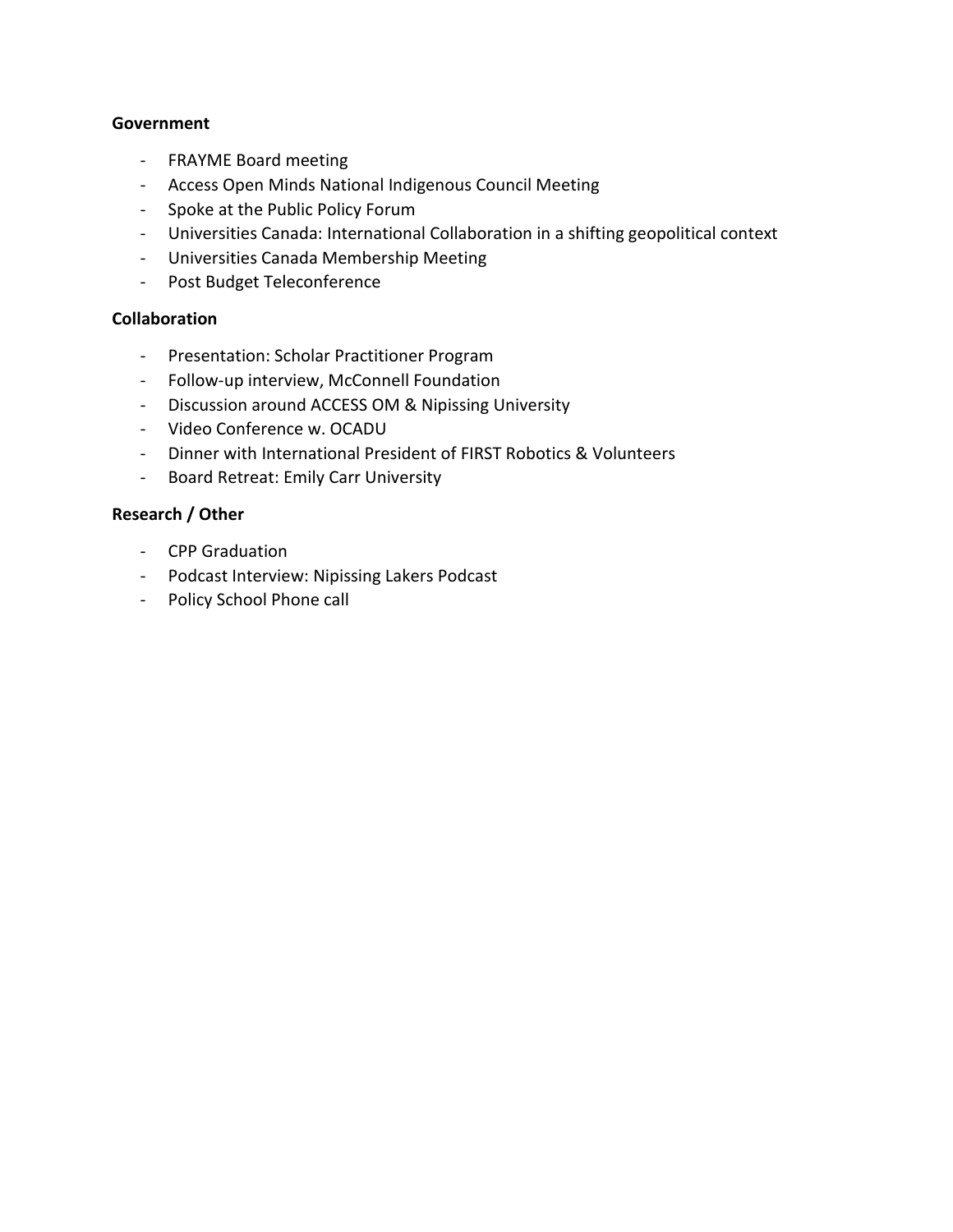# Academic Plan 2019‐2022

Senate 12th April 2019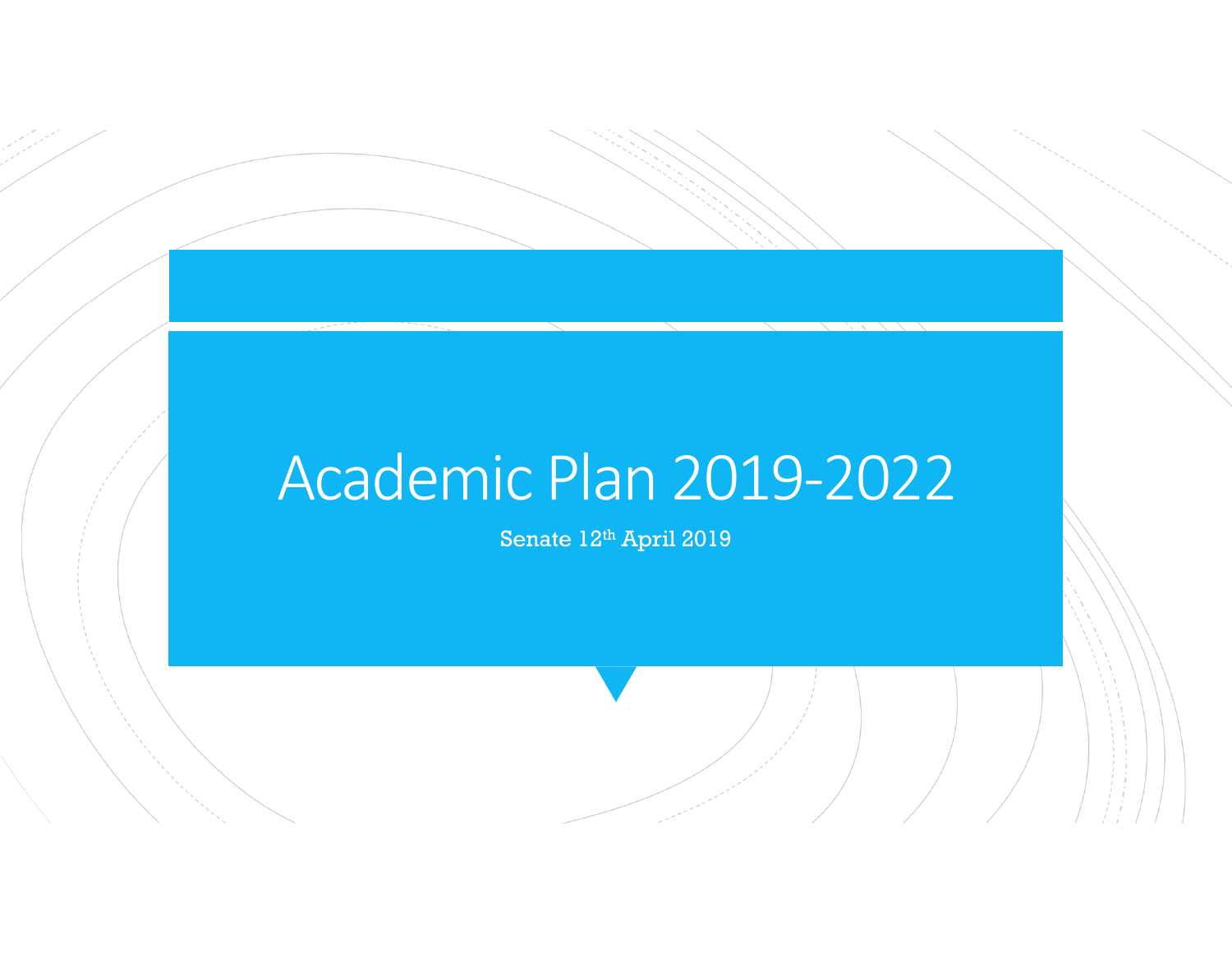

1<sup>st</sup> year is based on a pre-existing framework, i.e. the most immediate year has largely been planned for previously, and now is tweaked where necessary. 2<sup>nd</sup> year is the current year for planning, i.e. most of the focus is on this year, assumptions are tested, policy directions are introduced etc 3<sup>rd</sup> year is prospecting a framework, i.e. you articulate assumptions about what will change and pieces that you know to exist.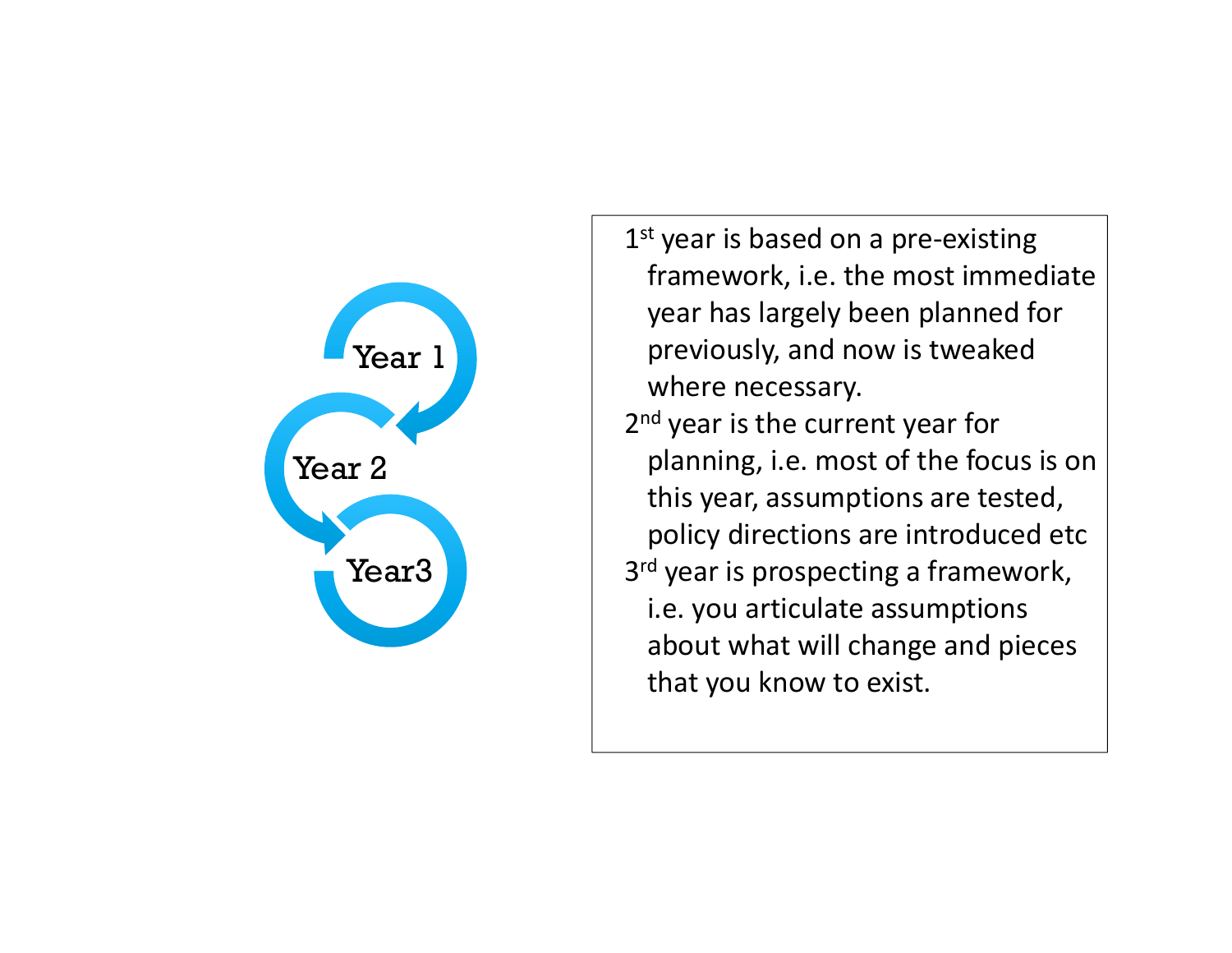## This plan

- Actionable engagement with our strategic directions
- Assigns responsibility for outcomes
- **If Identifies success measures and timeline**
- Connects to resources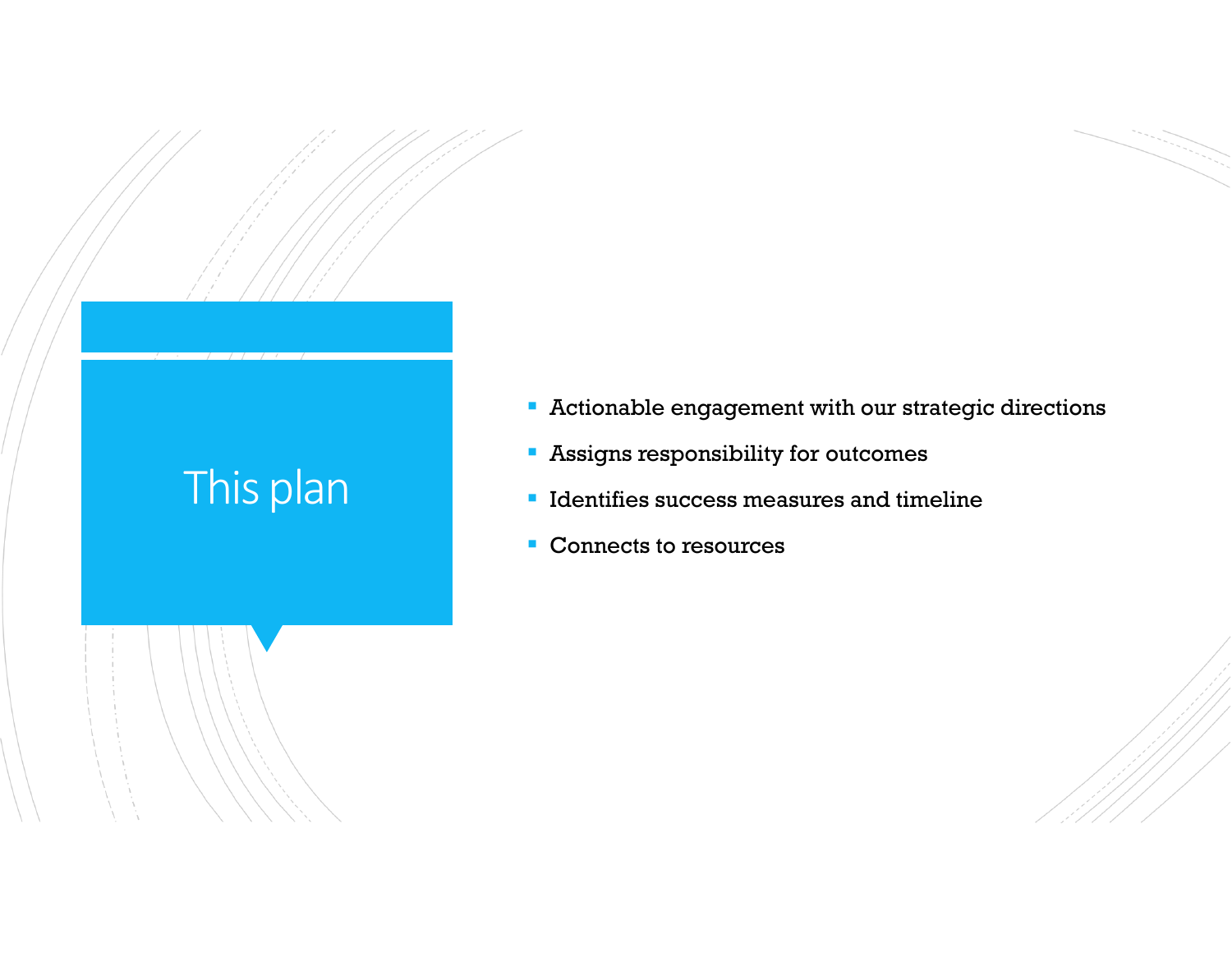

- **Growing the University**
- II Engagement in Scholarship
- III Programme Sustainability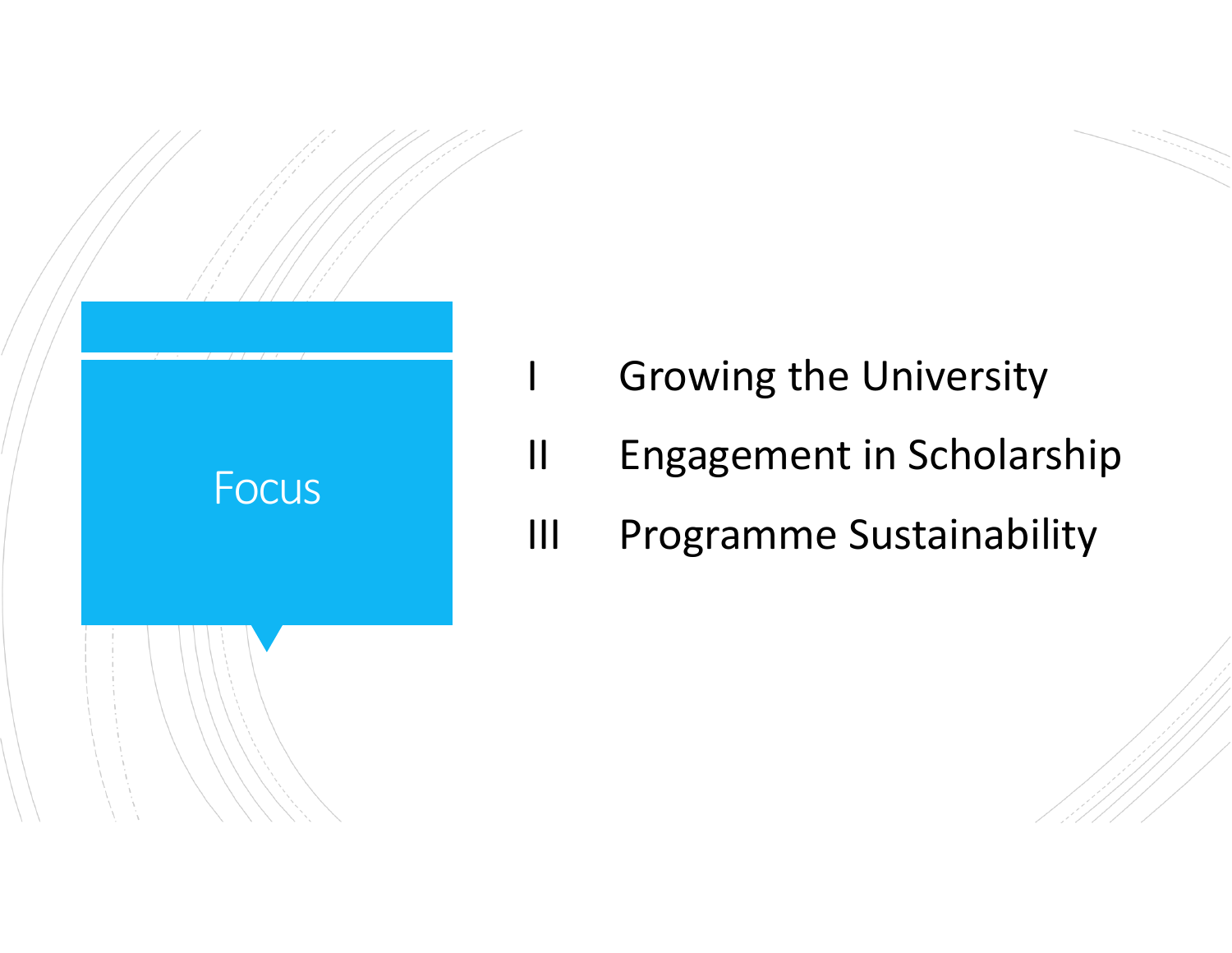## Growing the **University**

## **A Addressing Academic Policy Deficits**

- 1. Re-organize Senate Policies
- 2. Revision of Senate Policies

### **B Student Recruitment**

1. Create a Strategic Enrolment Management Plan (SEM) Plan

### **C Strategy for Indigenous Education**

- 1. University-wide Plan for Indigenization
- 2. Development of Indigenous Studies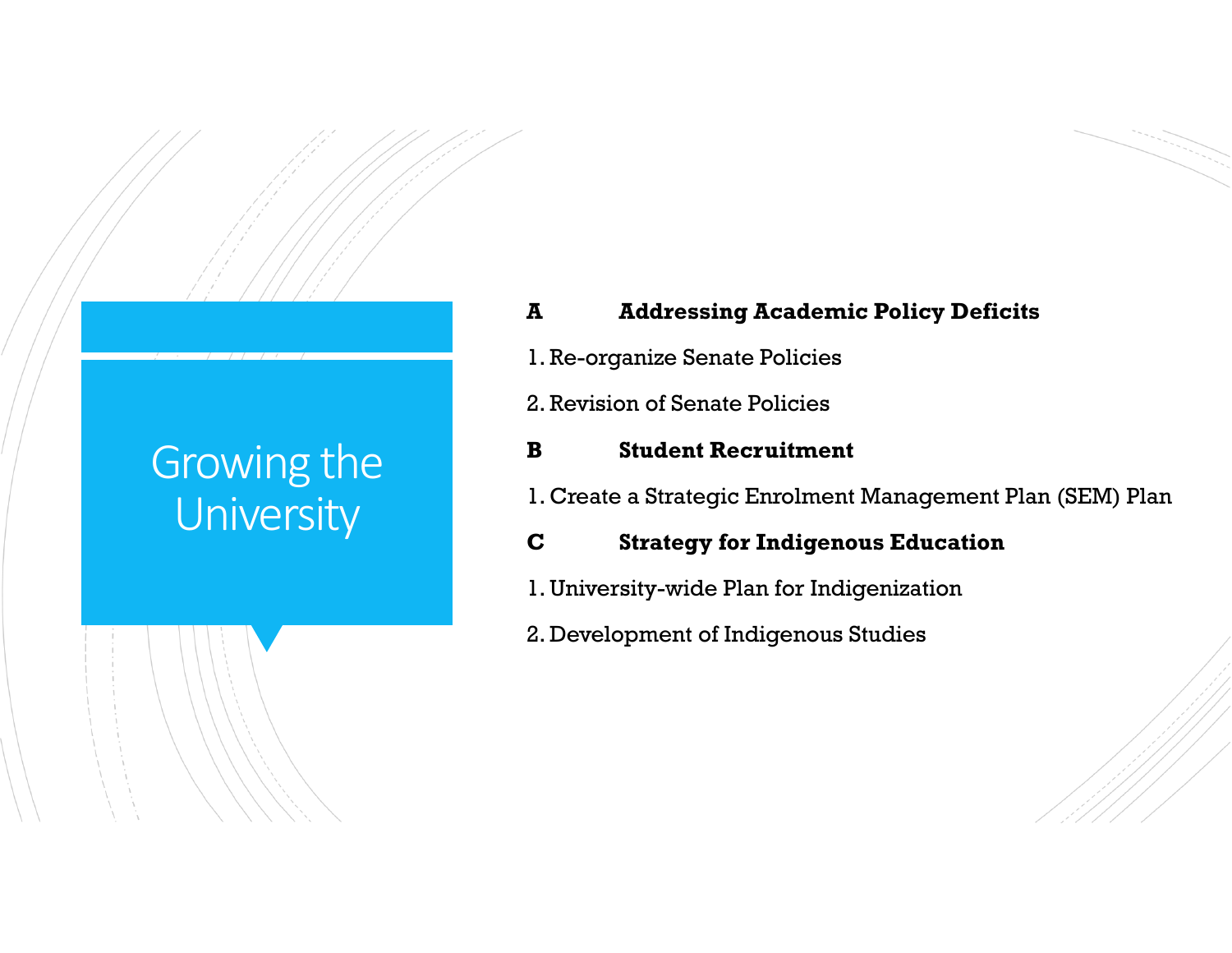## Growing the **University** (cont.)

## **D Internationalization**

- 1. Internationalization Strategy
- 2. Internal response to international recruitment
- 3. External response to international recruitment
- 4. Review International Exchanges Agreement processes
- 5. Outbound Student Mobility
- **E Data Monitoring Dashboards**
- 1. Dashboards for monitoring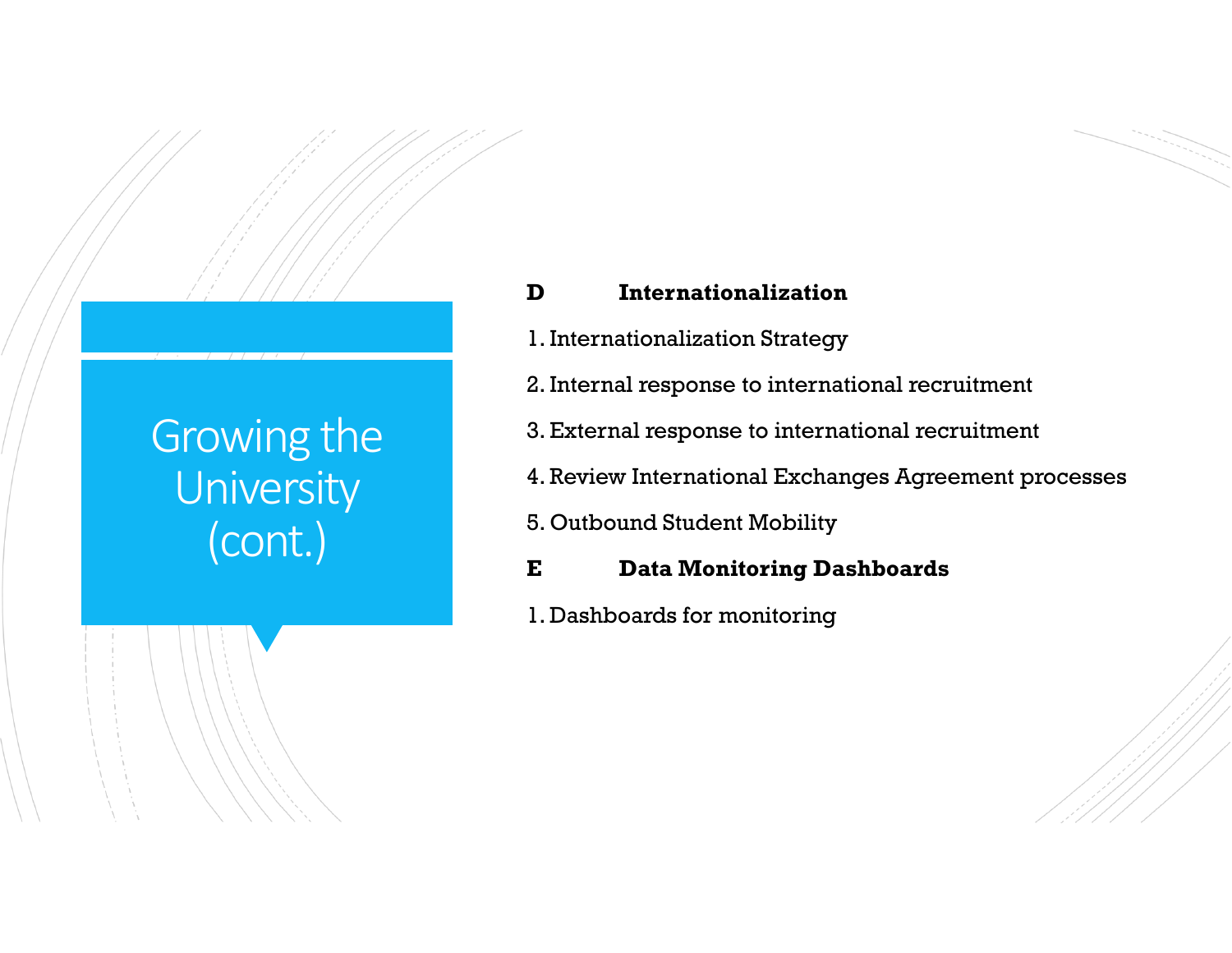| <b>Initiative IA1</b> | <b>Re-organize Senate Policies</b>                                                                                                                                                                                                                                                                                                                          |
|-----------------------|-------------------------------------------------------------------------------------------------------------------------------------------------------------------------------------------------------------------------------------------------------------------------------------------------------------------------------------------------------------|
| Goal                  | To present the Senate Policies in a logical format                                                                                                                                                                                                                                                                                                          |
| <b>Description</b>    | The current document is organized in seven parts, not<br>necessarily named to reflect the content of each part. The<br>parts, or the policies within, are not in a logical order,<br>making it difficult to navigate. For example, all policies in<br>the document are Nipissing policies however, only Part II is<br>called Nipissing University Policies. |
| <b>Responsibility</b> | <b>Office of the Registrar</b>                                                                                                                                                                                                                                                                                                                              |
| <b>Success</b>        | A revised format for the Senate Policies is presented to                                                                                                                                                                                                                                                                                                    |
| <b>Measures</b>       | Senate.                                                                                                                                                                                                                                                                                                                                                     |
| <b>Timeline</b>       | December 2019                                                                                                                                                                                                                                                                                                                                               |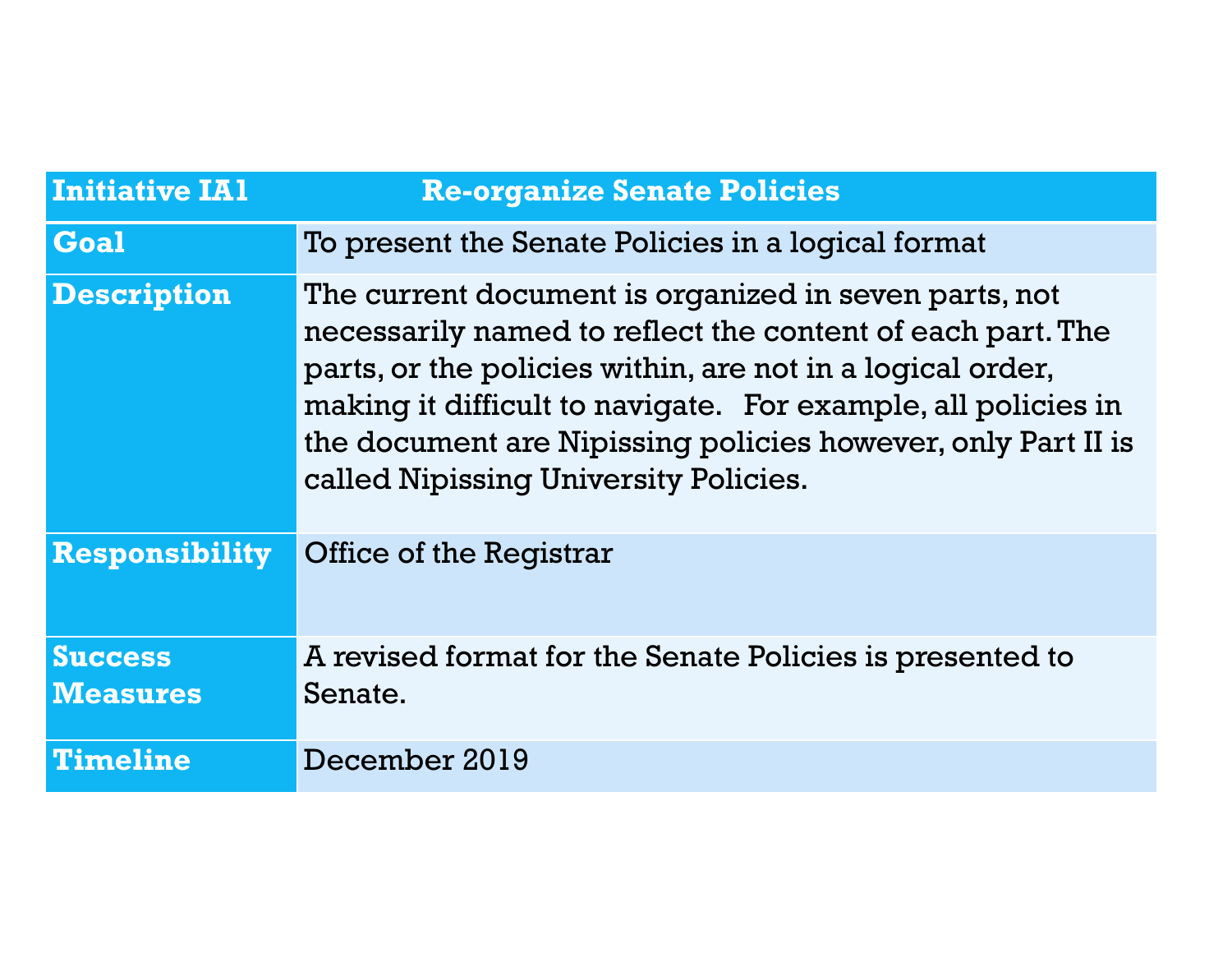| <b>Initiative IA2</b>             | <b>Revision of Senate Policies</b>                                                                                                                                          |
|-----------------------------------|-----------------------------------------------------------------------------------------------------------------------------------------------------------------------------|
| Goal                              | To incorporate a timeline and assign units for policy review<br>within the Senate policies.                                                                                 |
| <b>Description</b>                | Each policy and/or section will be assigned a timeline for<br>next review and if a policy requires revision AQAPC with<br>PVPAR will assign that task to appropriate units. |
| <b>Responsibility</b>             | <b>AOAPC</b>                                                                                                                                                                |
| <b>Success</b><br><b>Measures</b> | A timeline and units responsible for each policy and/or<br>section will be identified in the Senate Policy document.                                                        |
| <b>Timeline</b>                   | December 2019                                                                                                                                                               |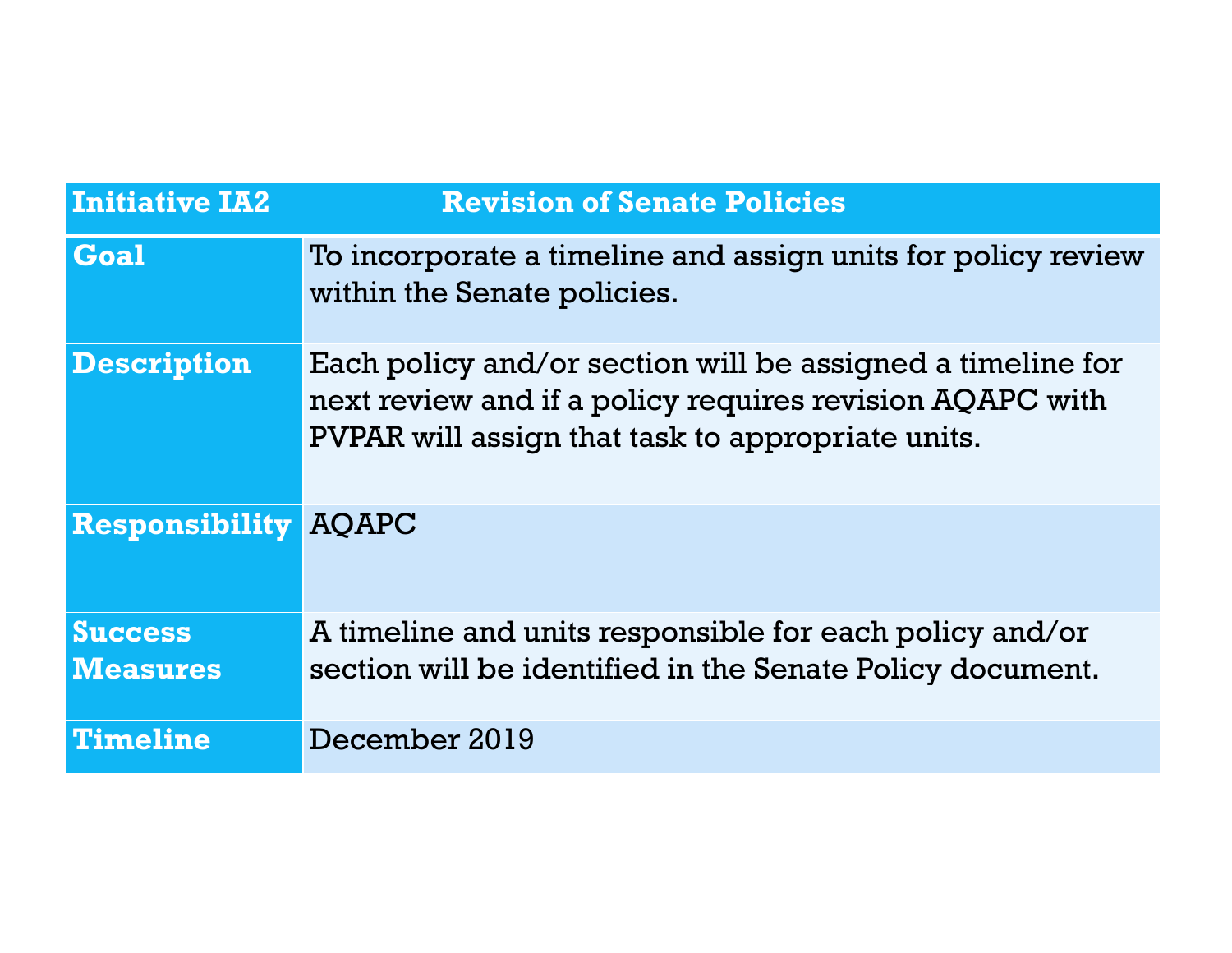## Engagement in **Scholarship**

## **A Research**

- 1. Strategic Research Plan
- 2. Equity, Diversity and Inclusion
- 3. Canada Research Chairs
- 4. Research Communication Plan
- **B Teaching**
- 1. Dean of Teaching
- 2. Teaching Hub
- 3. Teaching Chairs
- 4. Strategic Plan for Teaching
- **C Library**
- 1. Expand Information Literacy Instruction Program
- 2. Assess learning outcomes of IL instruction sessions
- 3. Build, strengthen and expand IL instruction program
- 4. Information Literacy Course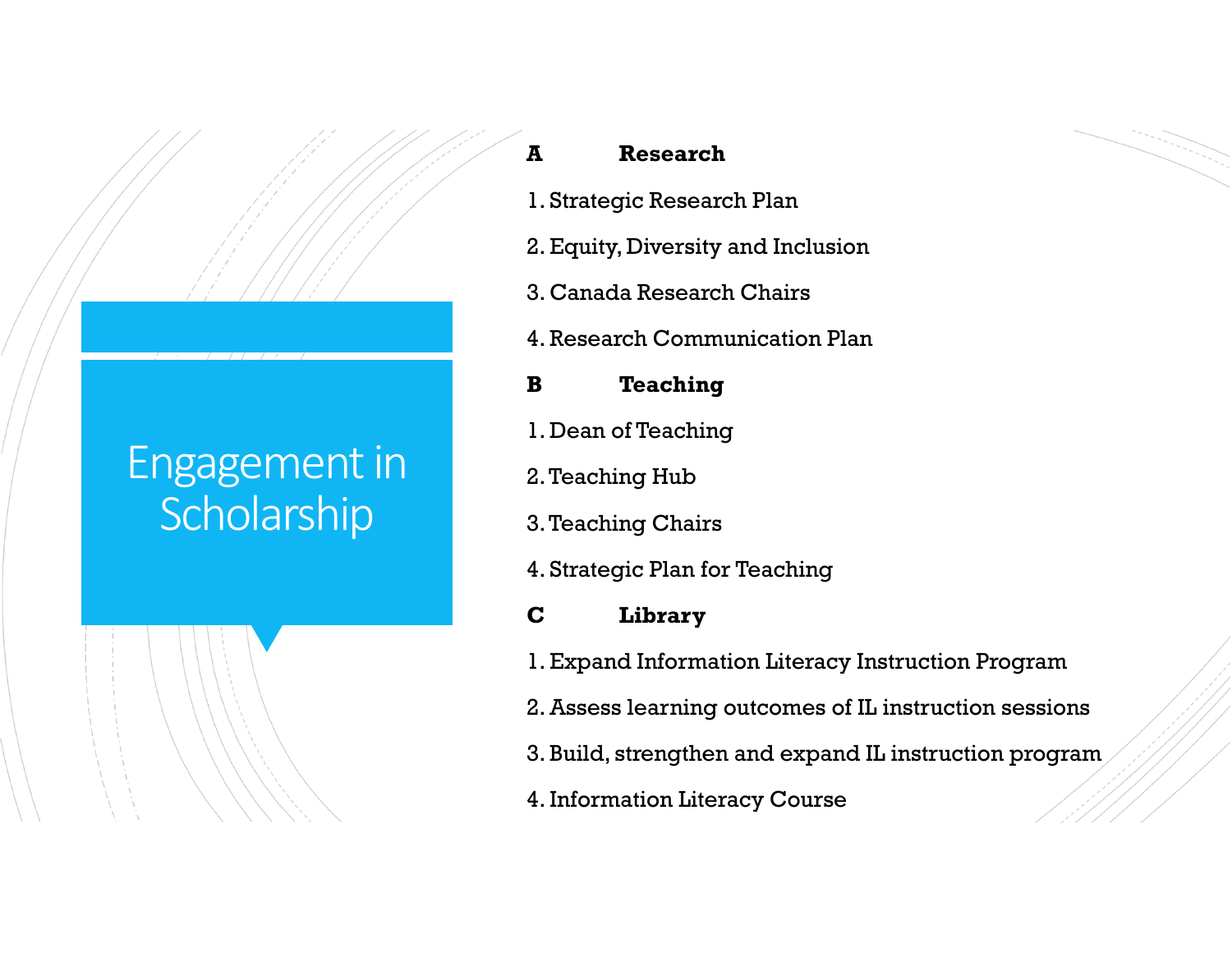| <b>Initiative IIA2</b> | <b>Equity, Diversity and Inclusion</b>                                                                                                                                                                                                                             |
|------------------------|--------------------------------------------------------------------------------------------------------------------------------------------------------------------------------------------------------------------------------------------------------------------|
| Goal                   | Develop a university wide Equity, Diversity and<br><b>Inclusion Policy or quideline</b>                                                                                                                                                                            |
| <b>Description</b>     | Develop an EDI policy/guideline, for all hiring at the<br>university, but especially for Canada Research Chairs.<br>The guideline/policy will serve to collect data from the<br>employees and establish the baseline for access to the<br>underrepresented groups. |
| <b>Responsibility</b>  | <b>PVPAR, Human Resources, and Deans</b>                                                                                                                                                                                                                           |
| <b>Success</b>         | Meet or exceed the EDI target set by the Chair's                                                                                                                                                                                                                   |
| <b>Measures</b>        | Secretariat and by the university overall.                                                                                                                                                                                                                         |
| <b>Timeline</b>        | As soon as possible.                                                                                                                                                                                                                                               |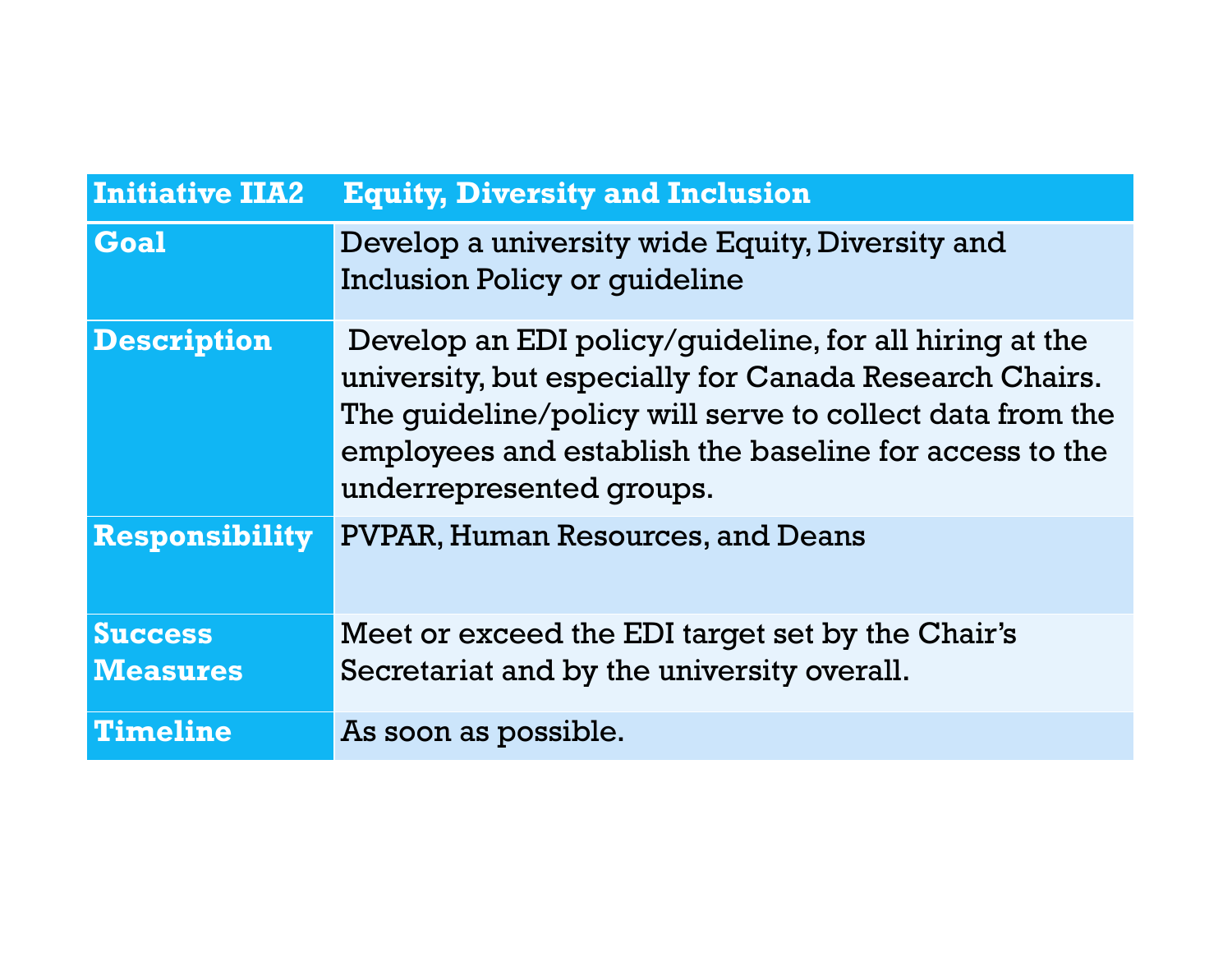| <b>Initiative IIA3</b>            | <b>Canada Research Chairs</b>                                                                                                                                                                                                                                                                                                                                                                                                                      |
|-----------------------------------|----------------------------------------------------------------------------------------------------------------------------------------------------------------------------------------------------------------------------------------------------------------------------------------------------------------------------------------------------------------------------------------------------------------------------------------------------|
| <b>Goal</b>                       | Develop a guideline, for the effective administration of the Canada<br>Research Chairs.                                                                                                                                                                                                                                                                                                                                                            |
| <b>Description</b>                | Develop a guideline to administer the renewal, nomination and phasing out<br>of the Canada Research Chairs. The guidelines to include specific timelines<br>for CRC review, renewal and nomination for a vacant CRC position. The<br>quidelines must be in tandem with the EDI quidelines.                                                                                                                                                         |
|                                   | <b>Responsibility PVPAR and Deans</b>                                                                                                                                                                                                                                                                                                                                                                                                              |
| <b>Success</b><br><b>Measures</b> | Renewal and nomination of CRCs; approval by the Chairs Secretariat.                                                                                                                                                                                                                                                                                                                                                                                |
| <b>Timeline</b>                   | Renewals – Review of existing CRC by June, 2019 and the renewal<br>$\bullet$<br>applications to the Secretariat by October, 2019.<br>New – Advertisement, recruitment completed by end of May, 2019 and<br>$\bullet$<br>the nomination and complete application no later than July or August,<br>2019.<br>Advertisement for nomination of the outgoing CRC allocation by March,<br>2020 and the nominations to replace outgoing CRC by July, 2020. |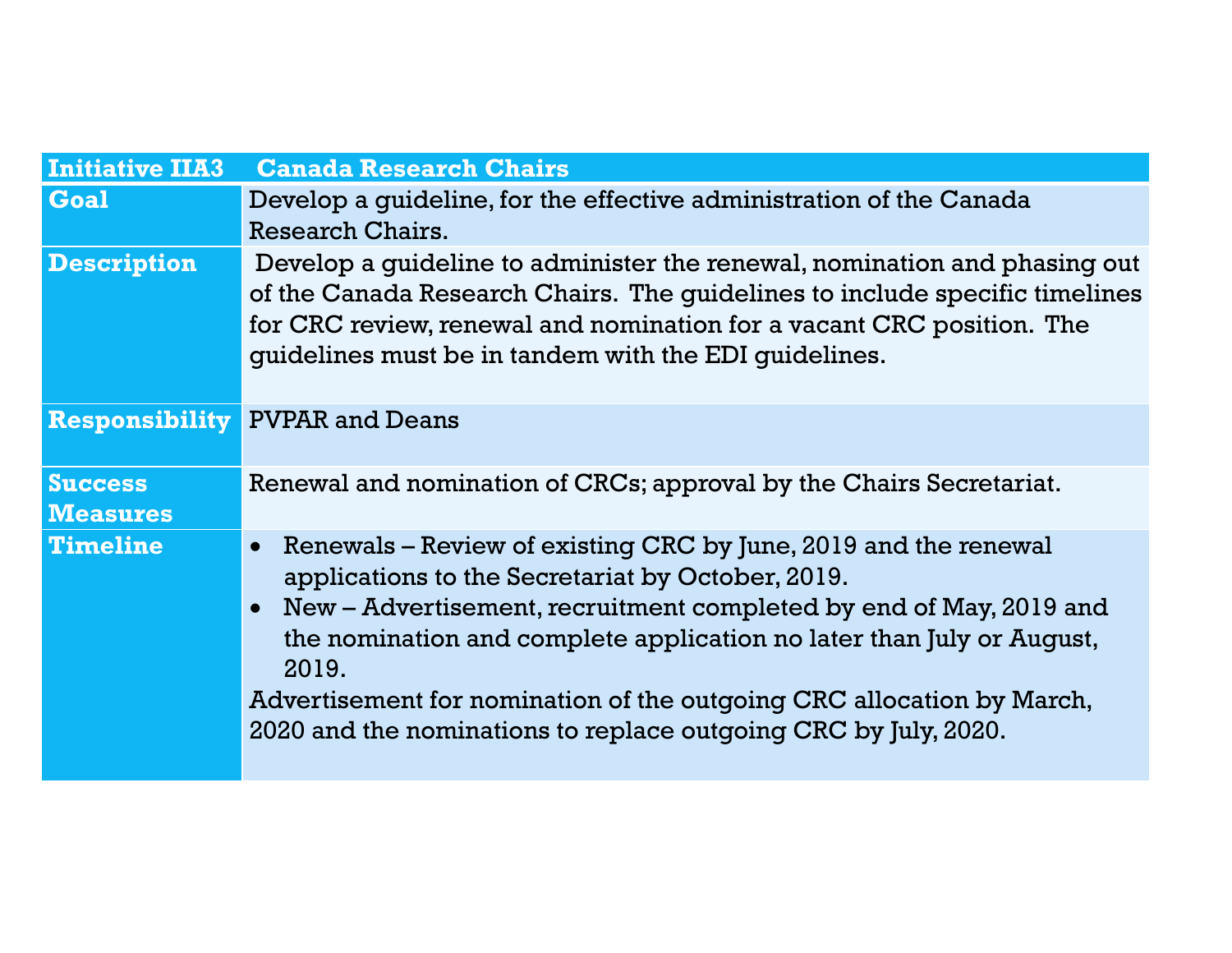## Programme **Sustainability**

### **A Faculty Renewal**

- 1. Tenure Track Faculty Positions
- 2. Sabbaticals
- 3. Teaching releases: Administrative
- 4. Teaching releases: Research
- 5. Non-Faculty Positions
- **B New Programme Development**
- 1. New Programme Development Fund
- 2. New Programme Marketing Initiative
- 3. Strategic Plan for Graduate Studies
- 4. Degree architecture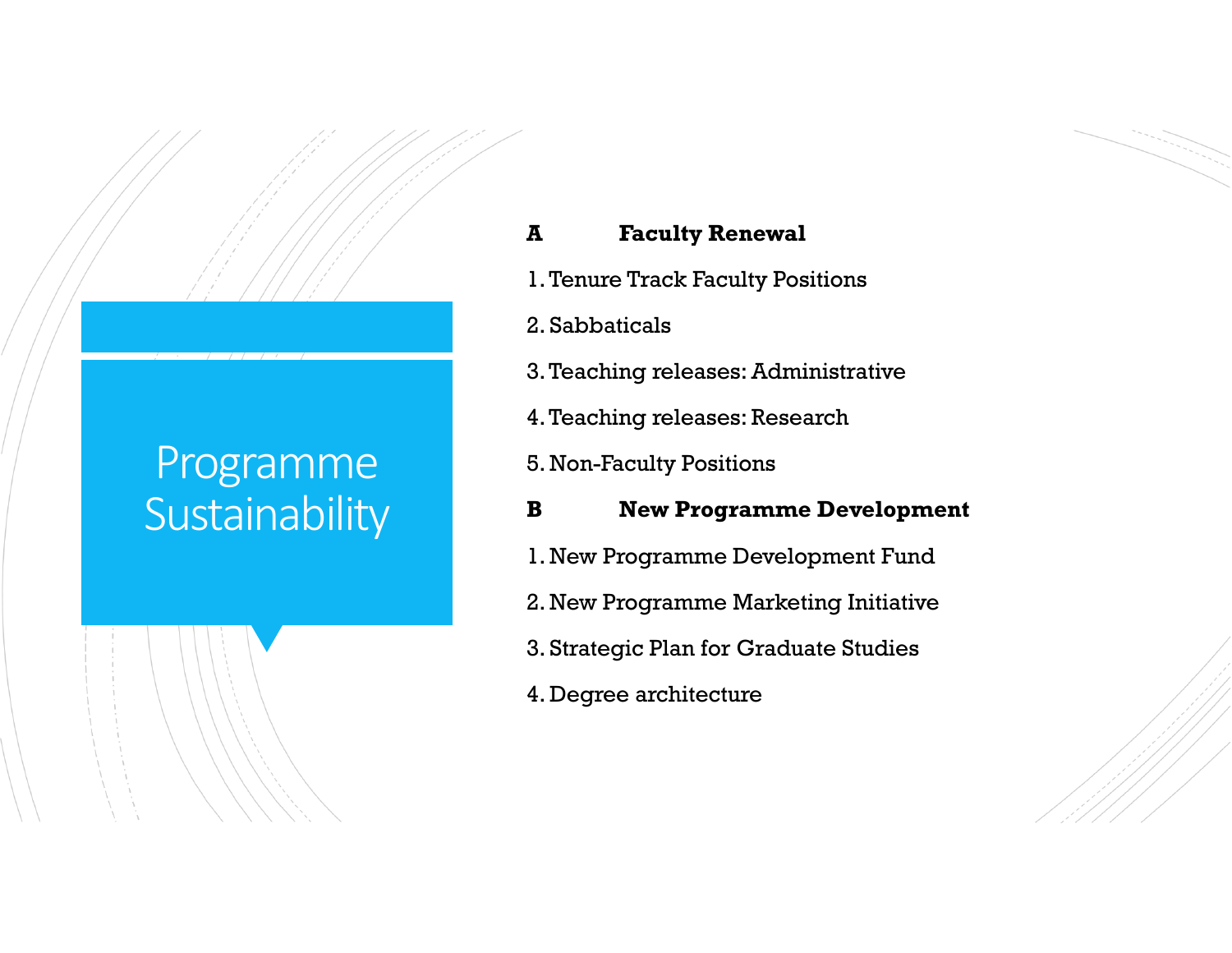## Programme **Sustainability** (cont.)

## **C Quality Assurance**

- 1. NU-IQAP roll-out
- 2. New Programme Proposals
- 3. Cyclical Reviews

### **D. SMA III Preparation**

- 1. Establish SMA III Working Group
- 2. Establish Priorities for Differentiation

3. Defining Institution Specific Metrics and Targets (by Category)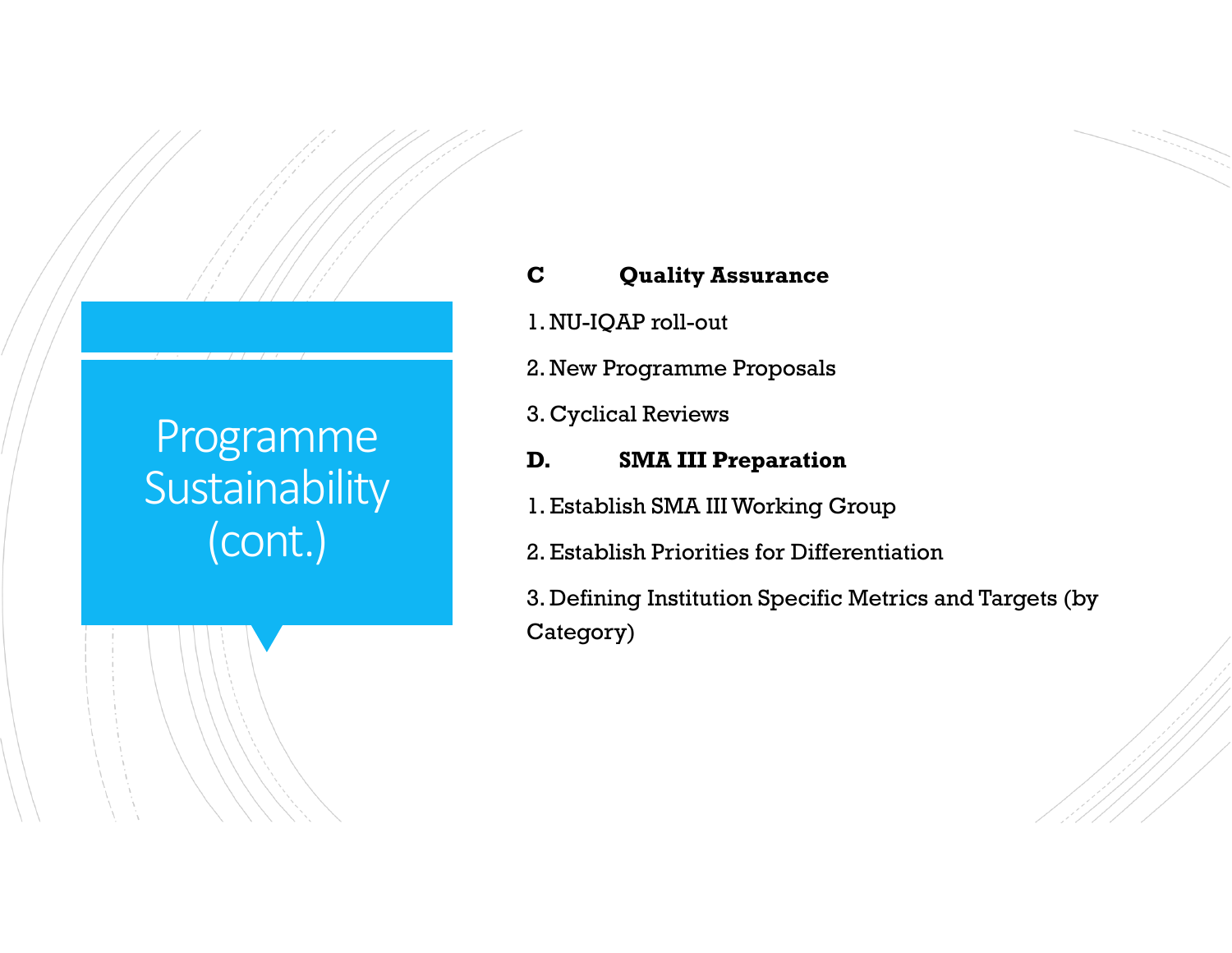## Next Steps

# Budget AQAPC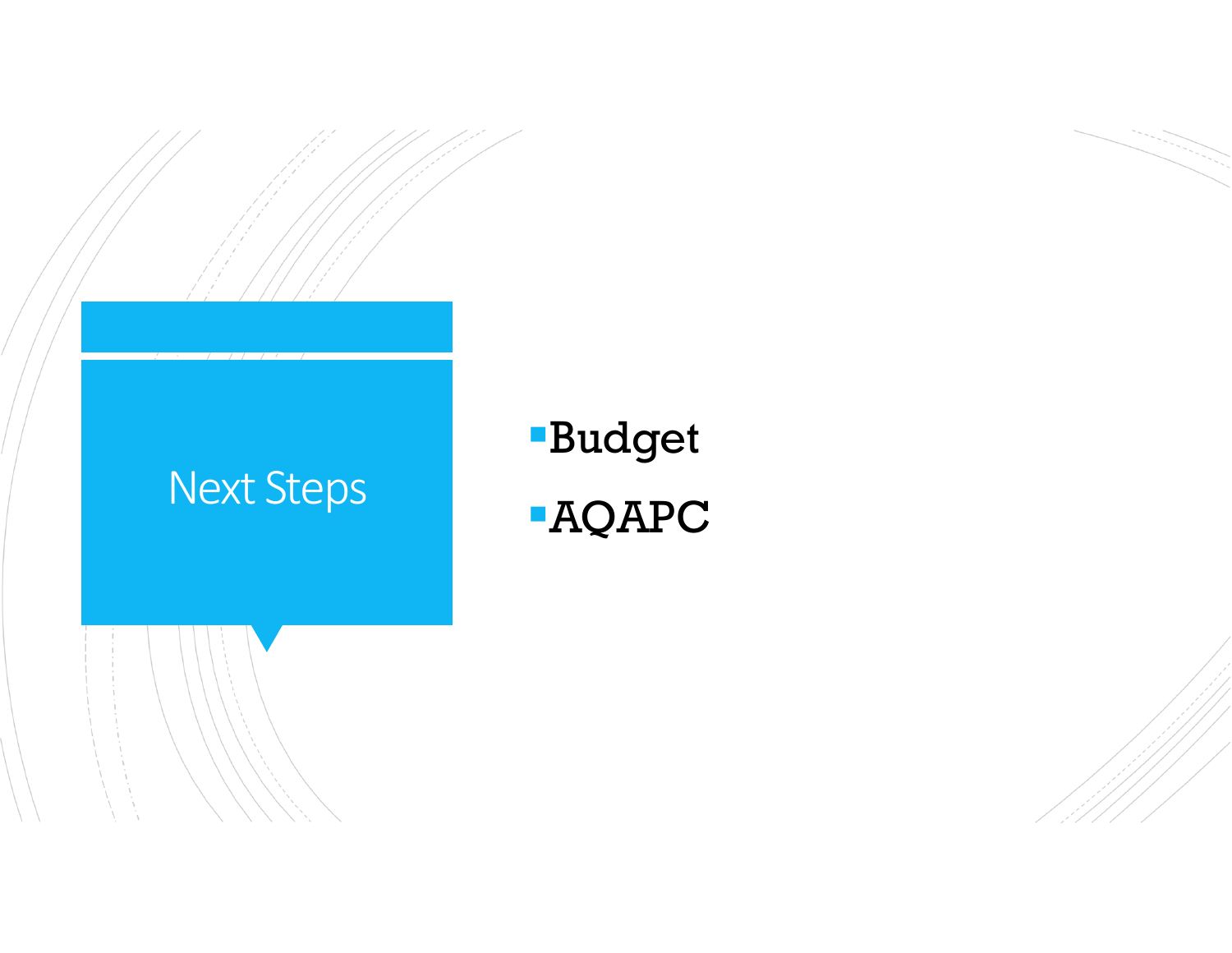### **NUSU Senate Report – April 12, 2019**

### **Dave Marshall Leadership Awards**

We would like to congratulate the 25 students that were recognized through the Dave Marshall Leadership Awards last month. In the areas of Academics, Community, and Campus involvement, these students showcased their abilities as leaders in their respective fields and we look forward to the impact they will continue to have in their future endeavours.

### **Thank You**

We would like to thank the following people for their food bank donations: Mike McParland and the Men's Hockey team went out to the community and collected food for our food bank. Mike Sheehan from No Frills McKeown also donated gift cards to our student food bank.

Thank you also to Dr. Kristen Ferguson who donated money to our food bank on behalf of the Bachelor of Education I/S 2020 students, to the Nipissing Canadore Dance Club who donated food items, and to the Nipissing University Biology Department and their students for raising \$334.25 by selling plants for our food bank.

We thank them for their food and monetary donations.

### **Frosh Leaders**

We are already gearing up for Frosh Week and our Frosh Leaders have been chosen. This year we will be focusing on mentorship between Frosh Leaders and the incoming students. We look forward to working with the different departments around campus to facilitate Orientation Week.

### **Lakers Cheerleaders**

Congratulations to the Lakers Cheerleading team who competed at Kick's Celebration in Montreal and earning themselves an at-large bid to the USASF Cheerleading Worlds 2019. They will be competing in Orlando, Florida at the ESPN Wide World of Sports at Disney World at the end of April. We wish them all the best!

### **Research Conference**

Congratulations to all the participants of the 12th Annual Nipissing University Undergraduate Research Conference that took place on March 22nd and March 23rd. Over 120 submissions were received this year. We are exceedingly proud of those who took part in this incredible event. Congratulations to Dr. Kozuskanich, Dr. Connor and their committee for running a successful conference.

### **Relay For Life**

We would like to recognize the Nipissing Canadore Relay for Life Club for celebrating their 10th year of running Relay for Life on our campus. This year they raised an incredible \$27,794.60 in support of the Canadian Cancer Society. Over 150 participants and 7 survivors took part in the event.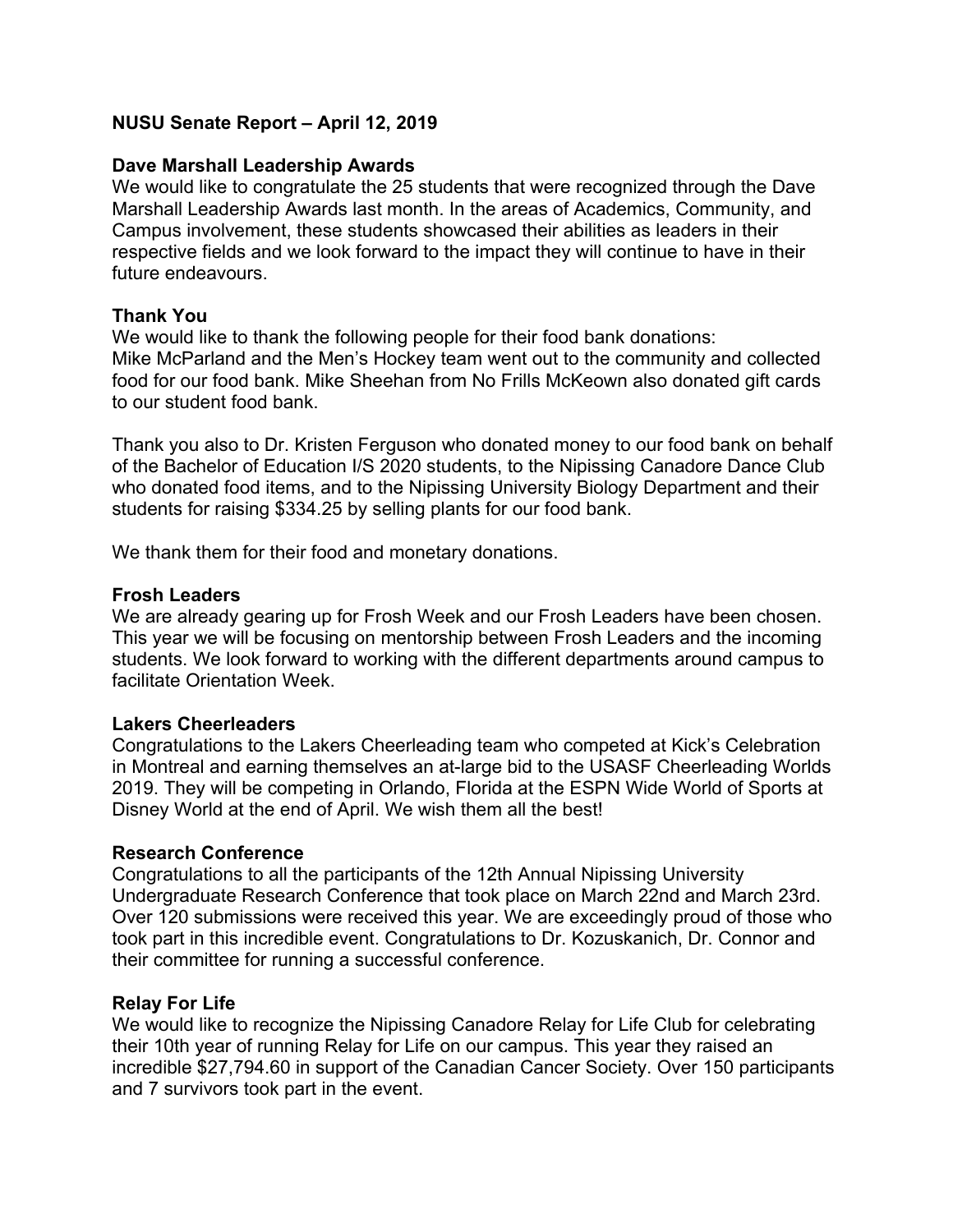### **New Elects**

We would like to congratulate Hannah Mackie who has been voted in as next year's NUSU President. We look forward to seeing the great work Hannah and her team do for our students.

### **Conclusion**

On behalf of the NUSU 2018-2019 Executive team I would like to thank the administration, faculty and staff for working so hard for students this year behind the scenes that most don't realize is happening day-to-day. As this is my final Senate meeting, I would like to personally thank you all for the mentorship you have given me and for continuing to guide and inspire our student leaders.

Also, congratulations once more to Hannah who I know will do a fantastic job once I leave. The students are in the hands of your team now, and with everyone here working together with you, I know it will be a great year. I hope everyone has a great summer, and thank you all.